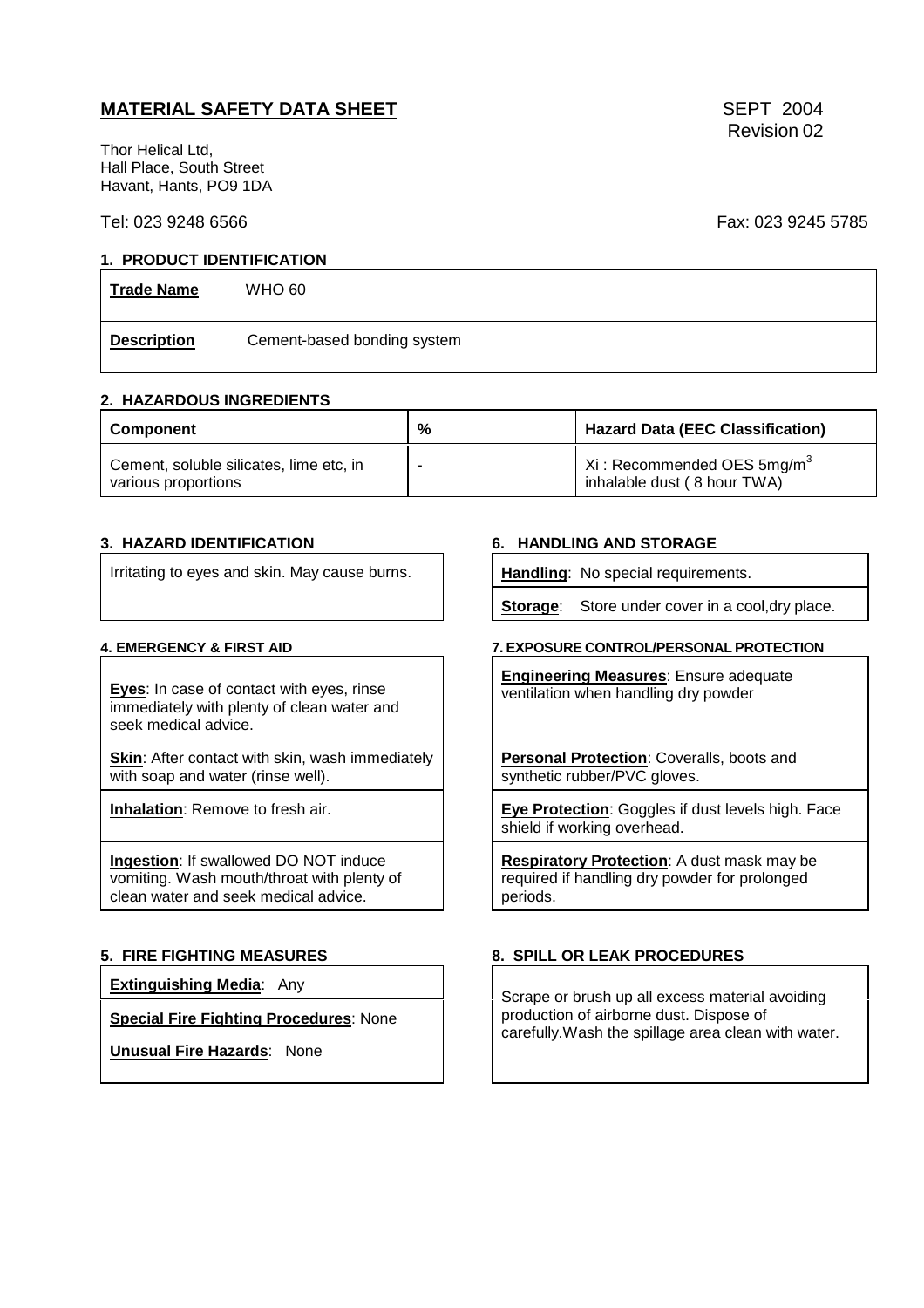| Appearance                  | Grey amorphous powder    | Odour                | none  |
|-----------------------------|--------------------------|----------------------|-------|
| pH                          | Highly alkaline when wet | <b>Boiling Point</b> |       |
| <b>Melting Point</b>        | N/A                      | <b>Flash Point</b>   | N/A   |
| Flammability                | Non-flammable            | Autoignition Temp.   | N/A   |
| <b>Oxidising Properties</b> |                          | Solubility in Water  | < 10% |
| <b>Relative Density</b>     | < 3.2                    | Vapour Pressure      |       |

# **9. PHYSICAL AND CHEMICAL PROPERTIES**

**Materials to avoid:** Reacts with acids

**Hazardous decomposition products**:

None known

# **11. TOXICOLOGICAL INFORMATION 14. TRANSPORT INFORMATION**

**Inhalation:** Irritation of the respiratory tract likely if exposure standard exceeded.

**Skin Contact:** When mixed with water (eg sweat) may cause irritation (cement burns)

**Skin Absorption**: -

**Eye Contact**: Irritation with risk of serious damage.

**Ingestion**: Irritation and chemical burns due to alkali release when in contact with body fluids.

**Acute Overexposure:** 

**Chronic Overexposure:** May cause allergic contact dermatitis after prolonged or frequent skin contact.

# **10. STABILITY AND REACTIVITY 12. ECOLOGICAL INFORMATION**

**Conditions to avoid:** Damp  $\left| \begin{array}{c} | \\ | \end{array} \right|$  High pH may cause local adverse effects, otherwise no known long term impact.

# **13. WASTE DISPOSAL**

Dispose of as 'controlled waste' (Controlled Waste Regulations 1992) at a licensed site.

Considered non – hazardous for transport purposes.

# **15. REGULATORY INFORMATION**

Hazard Classification: Not classified Risk phrase codes: R36/38 Safety phrase codes: S22,S24,S26, S37/39

# **16. OTHER INFORMATION**

-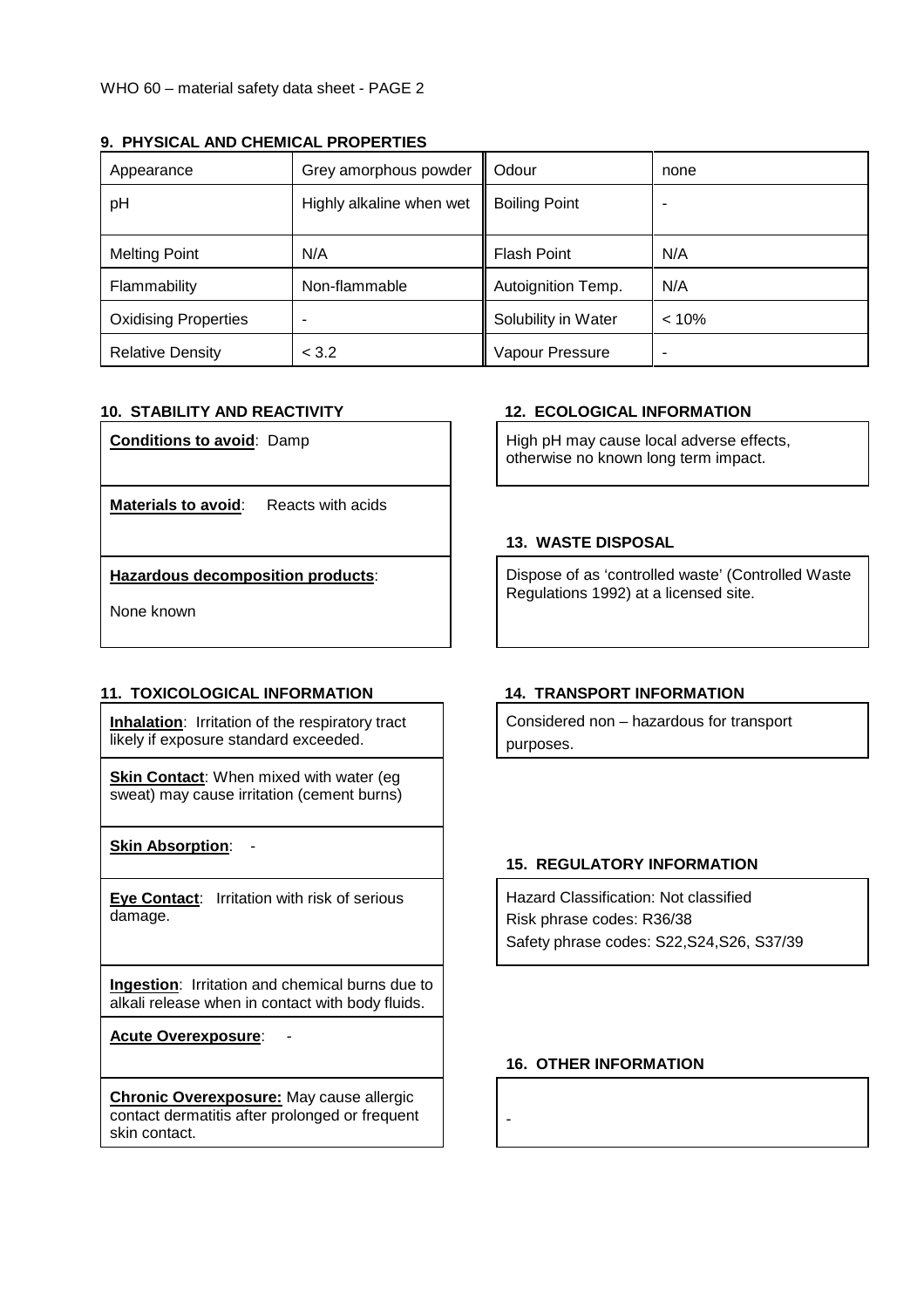# **MATERIAL SAFETY DATA SHEET** SEPT 2004

Revision 02

Thor Helical Ltd, Hall Place, South Street Havant, Hants, PO9 1DA

# Tel: 023 9248 6566 Fax: 023 9245 5785

## **1. PRODUCT IDENTIFICATION**

**Trade Name** WHO60 PART B

**Description** Water based dispersion of butadiene styrene copolymer.

## **2. HAZARDOUS INGREDIENTS**

| Component | % | <b>Hazard Data (EEC Classification)</b> |  |
|-----------|---|-----------------------------------------|--|
| None      |   |                                         |  |

No particular hazards known.

**Eyes**: May cause temporary irritation. Irrigate with water for 15 minutes holding evelid open. Seek immediate medical attention.

**Skin: Prolonged contact may cause irritation.** Remove contaminated clothing. Wash thoroughly with soap and water. Seek medical attention if symptoms persist.

**Inhalation**: Remove to fresh air. In severe cases seek medical attention.

**Ingestion**: May cause nausea. Seek immediate medical attention. Do not induce vomiting.

**Special Fire Fighting Procedures**: None

**Unusual Fire Hazards:** None

## **3. HAZARD IDENTIFICATION 6. HANDLING AND STORAGE**

**Handling**: No special precautions. Keep workplace well ventilated. Observe good housekeeping practice.

**Storage:** Store between +5<sup>°</sup>C and +35<sup>°</sup>C protected from frost and direct sunlight. Do not use storage vessels or pipework made of aluminium, copper or their alloys.

### **4. EMERGENCY & FIRST AID 7. EXPOSURE CONTROL/PERSONAL PROTECTION**

**Engineering Measures**: Provide adequate ventilation in the workplace. Where the product is dried or sprayed, local extraction is recommended.

**Personal Protection**: Impervious gloves/gauntlets, coveralls.

**Eye Protection**: Eye protection recommended.

**Respiratory Protection**: If spraying product without local exhaust ventilation, wear a normal dust mask.

### **5. FIRE FIGHTING MEASURES 8. SPILL OR LEAK PROCEDURES**

**Extinguishing Media**: Any Take up with absorbent material (e.g sand, kieselguhr, universal binder)

> Dispose of absorbed material in accordance with Local Authority or National Waste Regulations.